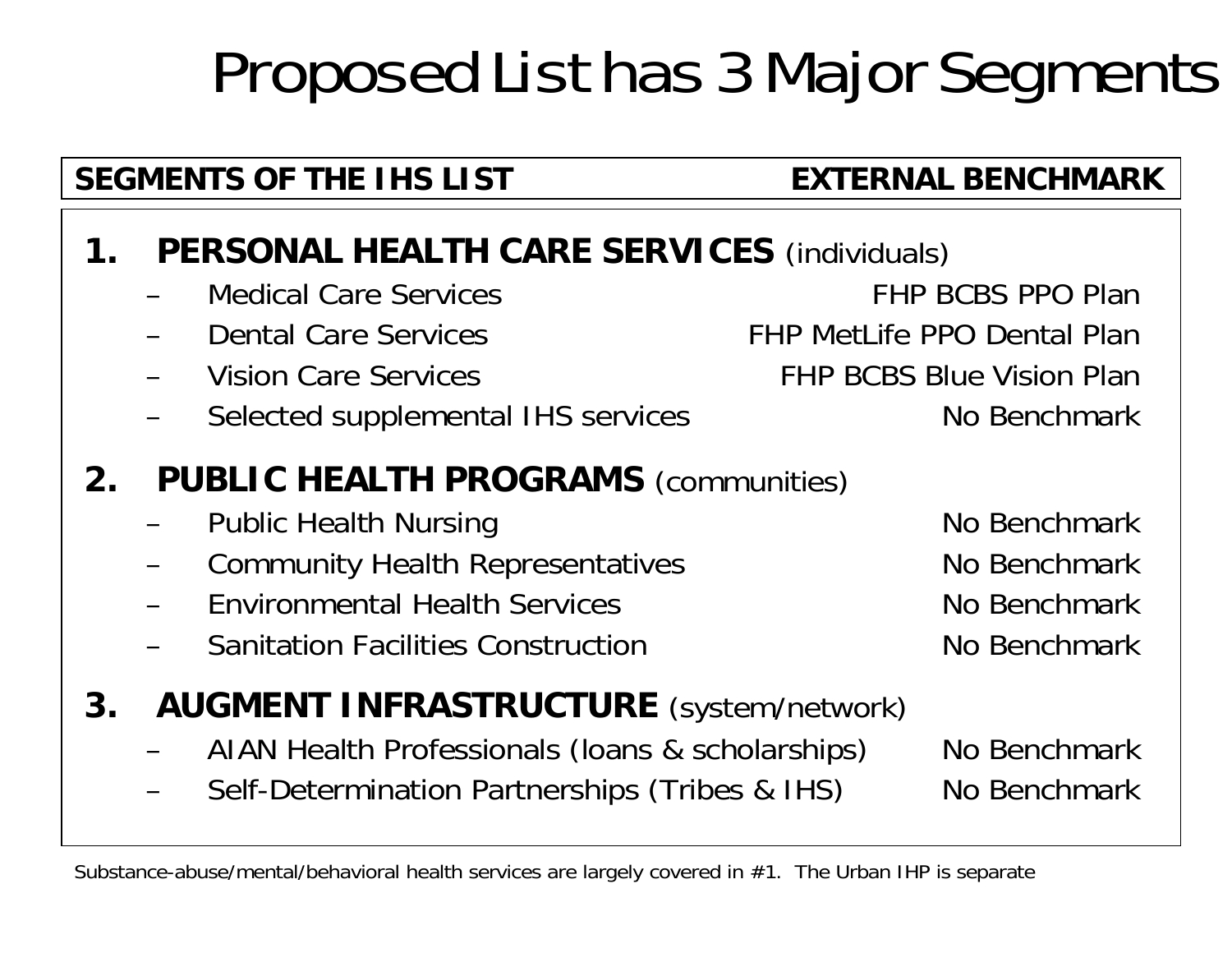# FEHP Plans with Published Cost Data

- MEDICAL SERVICES: Blue Cross & Blue Shield Preferred Provider Organization (BCBS PPO).
	- This plan is "main-stream" in content and extent of coverage, is available in all states, and is more flexible for how "in-network" provider systems are organized, e.g. more adaptable to diverse circumstances found within the IHS network.
- DENTAL SERVICES: MetLife PPO Dental Plan
	- This is a "main-stream" plan within the new Federal Employees Dental and Vision Insurance Program (FEDVIP), which has characteristics similar to those listed above.
- VISION SERVICES: BCBS Blue Vision Plan
	- This is a "main-stream" plan within the new Federal Employees Dental and Vision Insurance Program (FEDVIP), which has characteristics similar to those listed above.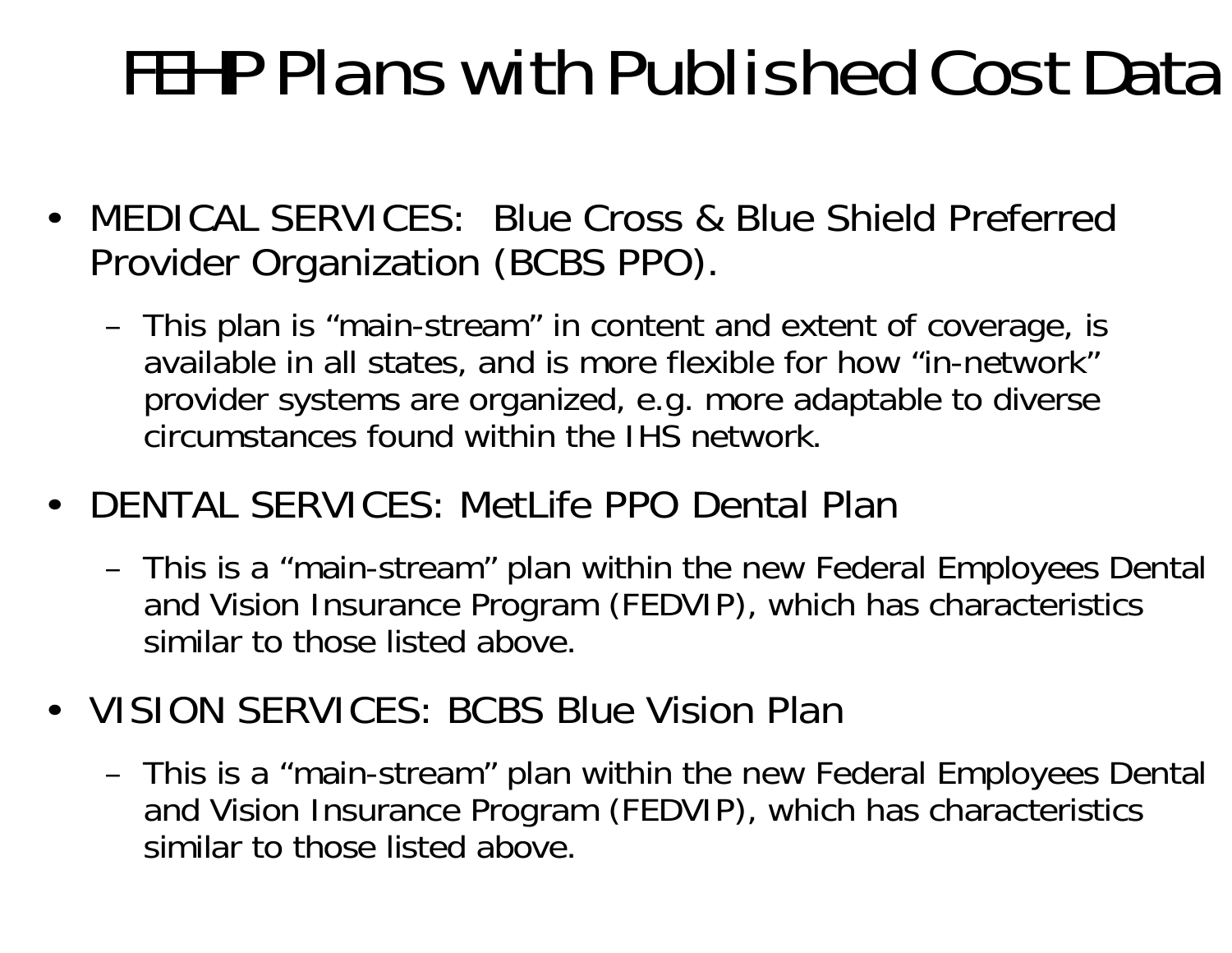# Cost Forecast Approach

- $\bullet$ Task -- estimate costs of the proposed covered services/programs.
- $\bullet$  Published Federal Employee Health Program (FEHP) premium statistics are used to estimate costs for proposed services/programs in segment #1 -- personal health care services. FEHP premiums are adjusted for
	- differences in covered services
	- additional co-pay, co-insurance, and deductibles, and
	- usage differences caused by AIAN age, health, and geographic distribution
- • Additionally, may
	- Assess costs for selected IHS sites understood to be funded morecompletely than other IHS sites which are substantially under-funded.
	- Assess service costs for items uniquely provided by the IHS
	- Calculate costs using existing IHS methodologies for other IHS coverage segments (e.g., public health and infrastructure)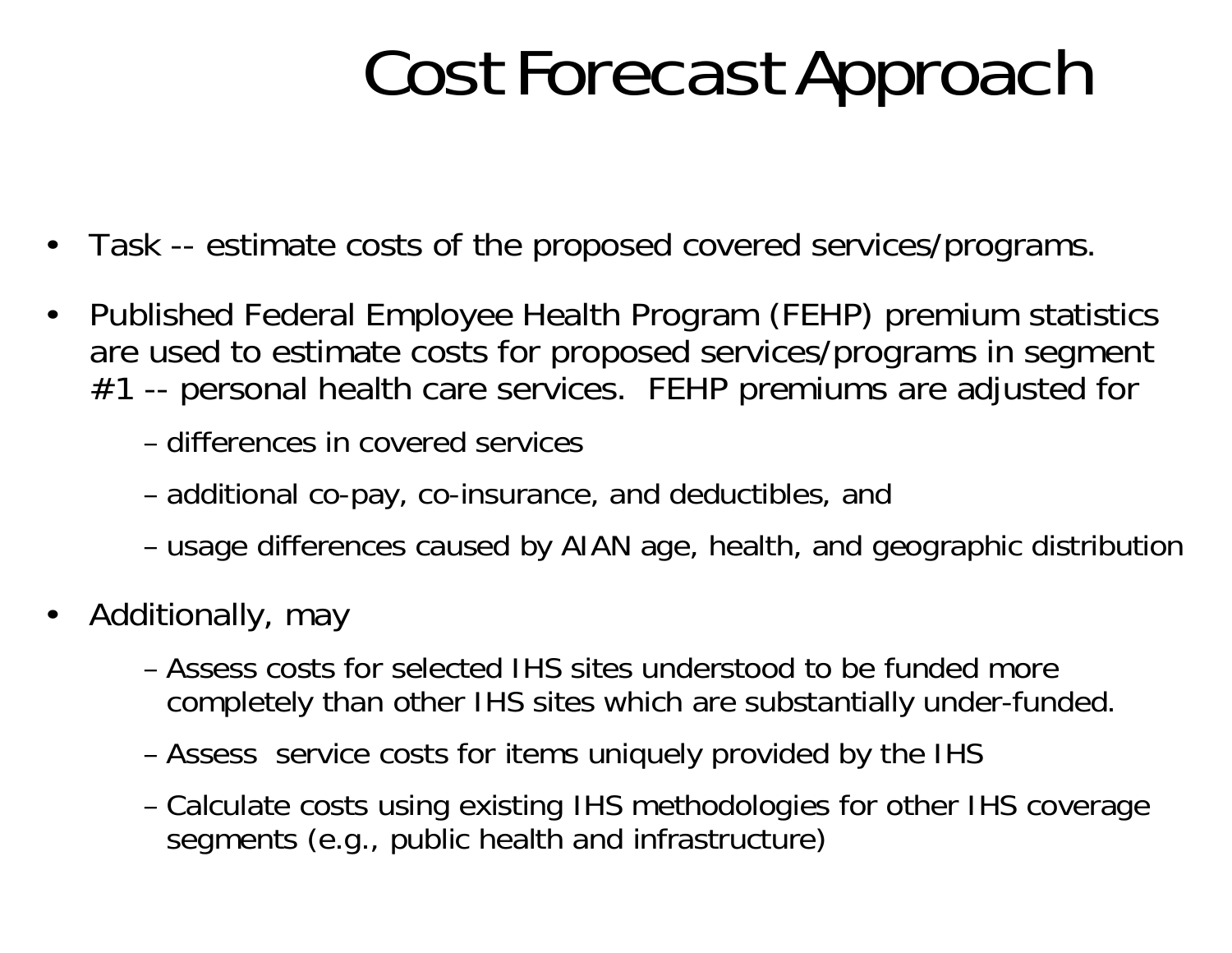# Technical Approach

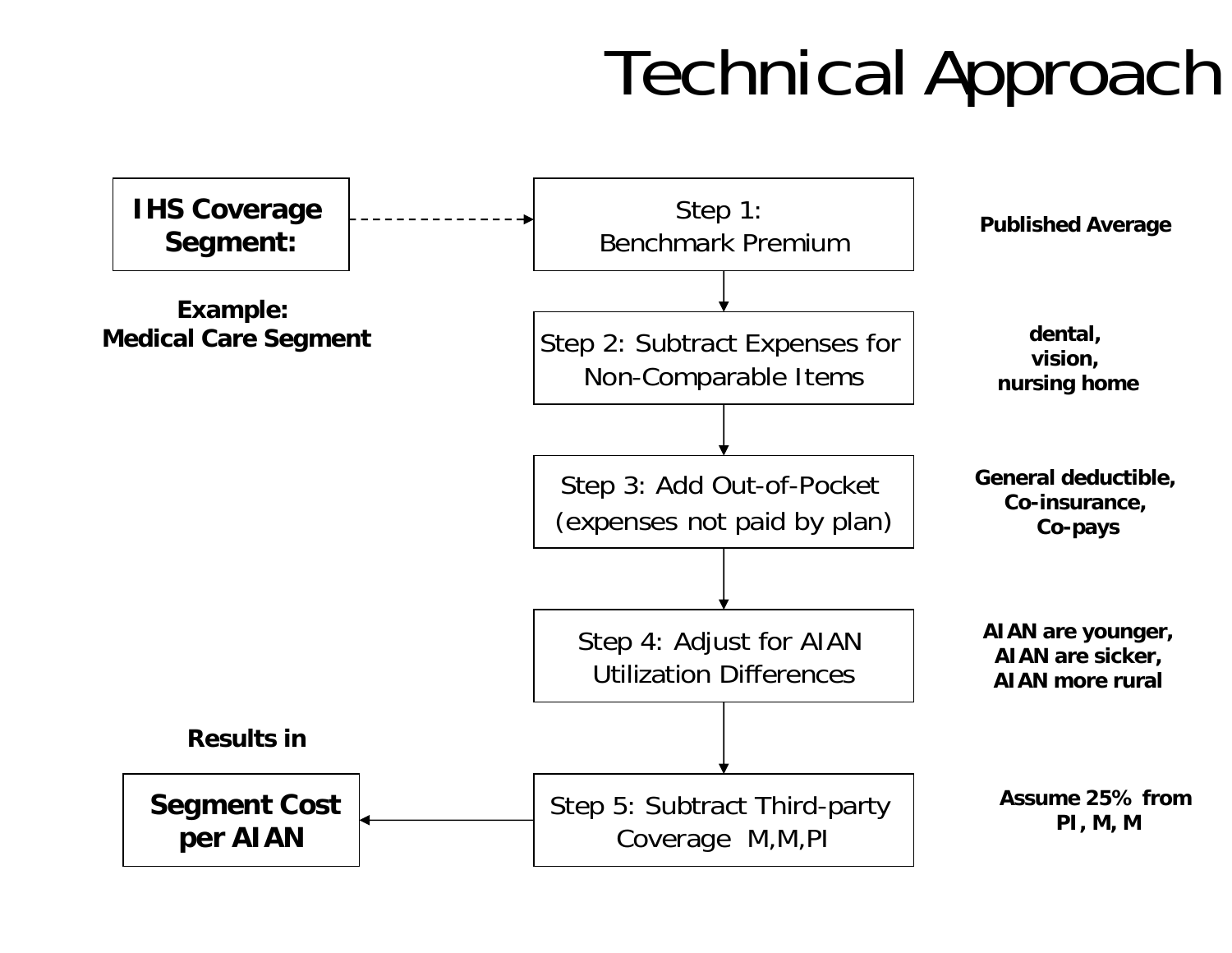## Step 1: Premiums Data and Assumptions

- 1. Self Coverage (single) for enrolling individuals. The full premium relates to 1 person.
- 2. Self Plus One. The premium costs (which are on average 190% of self only) relate to 2 persons
- 3. Family Coverage for the enrollee and immediate family members (.e.g. spouse and children). The premium costs (which are on average 270% of self only) relate to \_??\_ persons, we assume 3.8 persons.

Source: Center for Financing, Access, and Cost Trends, AHRQ, Insurance Component of the Medical Expenditure Panel Survey, 2004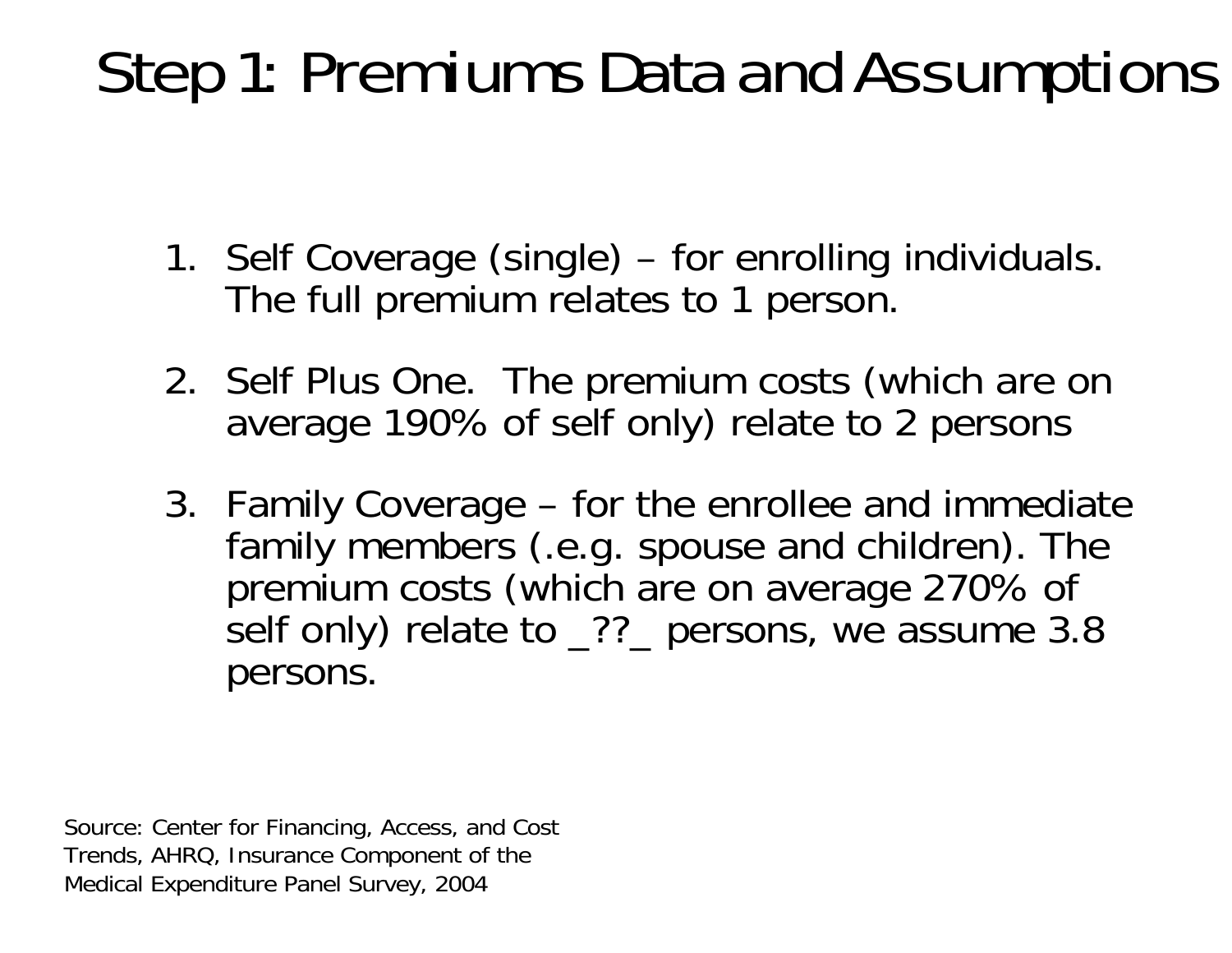### Step 1: Premiums Data



Note: Family coverage is defined as health coverage for a family of four.

Source: Kaiser/HRET Survey of Employer-Sponsored Health Benefits, 2006.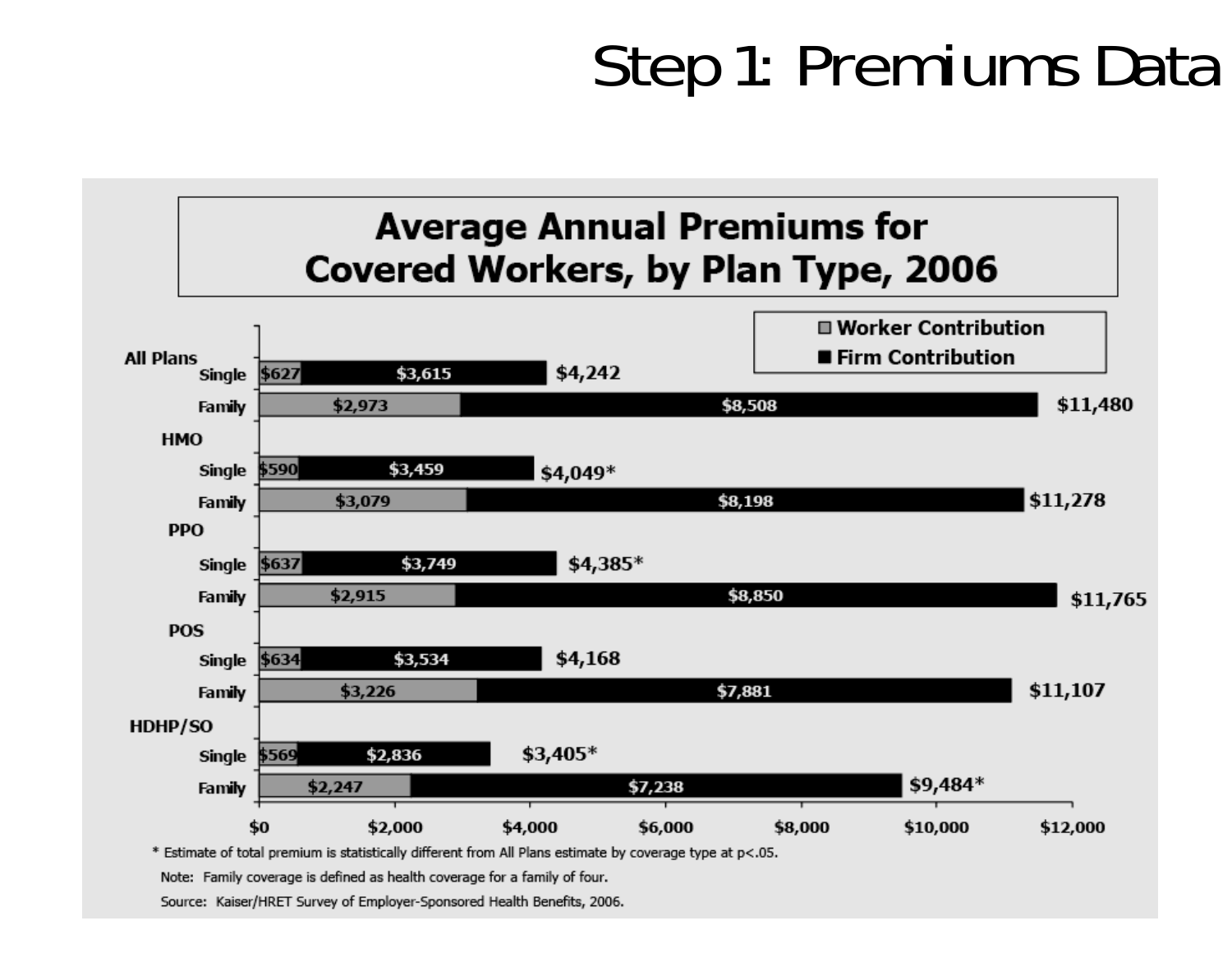# Step 2: Subtract Non-Covered Items

- 1.FEHP BCBS PPO incompletely covers dental care, e.g., approximately 2/3 of dental costs are out of pocket. Because we cost IHS dental care services separately, we subtract 6% of private insurance expenditures that relate to dental expenses.
- 2.Neither the IHS proposal nor the BCBS PPO includes nursing home care or similar home health care. We subtract 2% of average private insurance expenditures related to these expenses in aggregate cost data.

#### **Private Insurance Healthcare Dollar 2003**

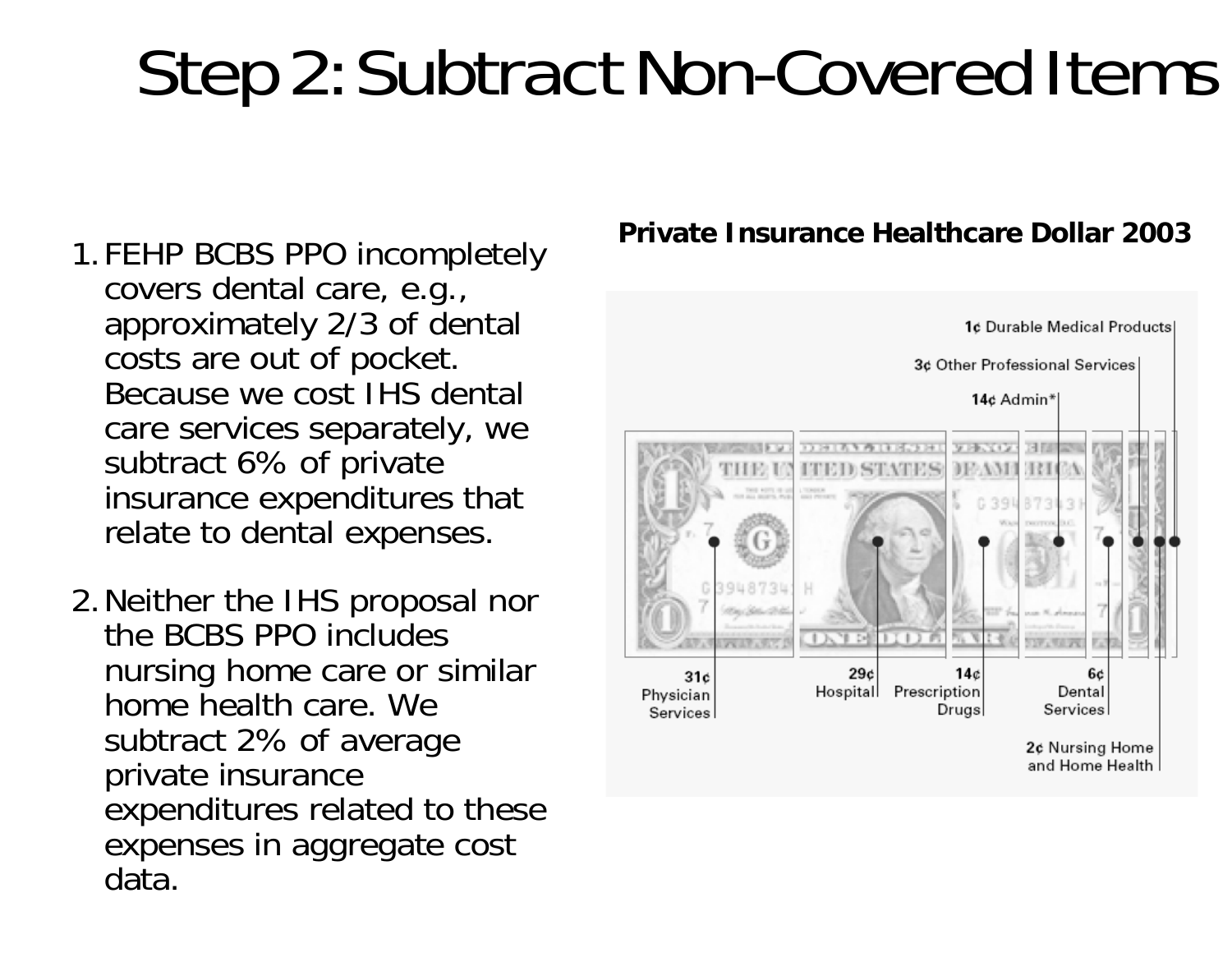# Step 3: Add "Out-of-Pocket" Costs

- – Premiums cover only a portion of actual health care expenses. These "cost shares" are paid out of pocket. Generally, economic pressures in recent years have caused plans to shift a larger share of total health care expenses to the enrollees.
- Ordinarily, AIAN are not charged out-of-pocket costs because of long standing legal authority and IHS practice. Therefore, estimates of outof-pocket costs typical of FEHP plans are added to premiums in the following categories:
	- 1. Annual Aggregate Deductibles
	- 2. Co-insurance (% paid by enrollee) for certain services
	- 3. Co-pays (fixed \$ amount) for office visits, etc.
	- 4. Co-pays or co-insurance for drugs and medicine



- 1.Average family deductible of private sector employees enrolled in a plan with a deductible in 2004 was \$1,120
- 2.Average co-pay was \$18 for an office visit of private sector employees enrolled in a plan with a co-pay in 2004
- 3.Average coinsurance percentage was 18% employees enrolled in a plan with a coinsurance percentage for an office visits, drugs, and other procedures.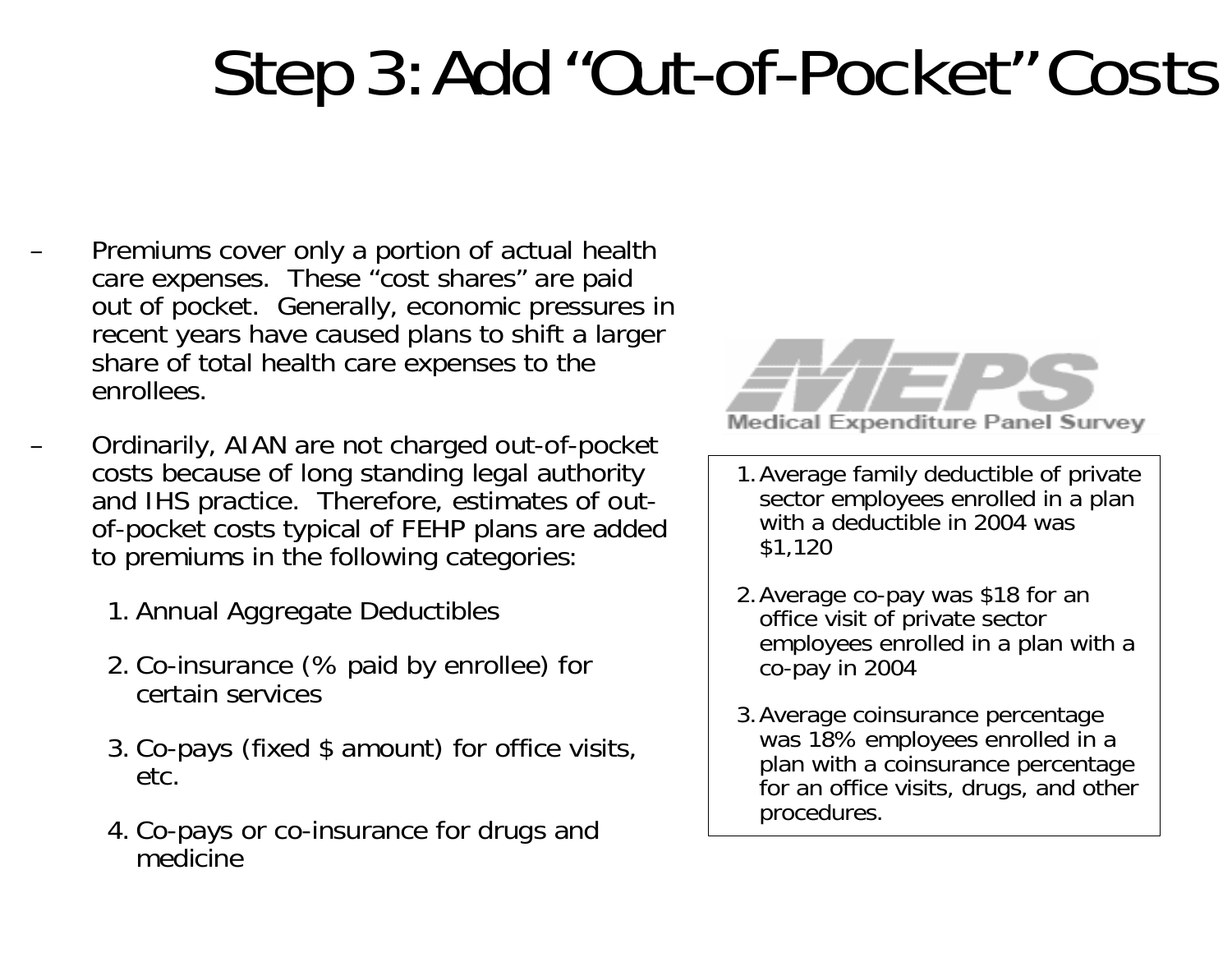### Step 4: Adjust for AIAN Utilization Differences

Because the covered AIAN population differs from the benchmark population in ways that impact total health care costs, benchmark cost estimates are adjusted where practical. In 1999, the LNF study studied these differences actuarially and set the following cost adjustments for IHS' user population.

**-22%** less costly due to a younger AIAN population

**+15%** more costly due to a sicker AIAN population

**-6%** less costly due to rural location

#### **Older people consume more health care**

• The AIAN population is younger on average than the benchmark population covered by the FEHP

#### **Sicker people consume more health care**

• The AIAN population has lower health status and more needs for services than for covered persons of similar ages

#### **Costs in rural areas is typically less than in urban areas**

• A greater portion of IHS' AIAN service population lives in rural areas where prevailing costs are typically less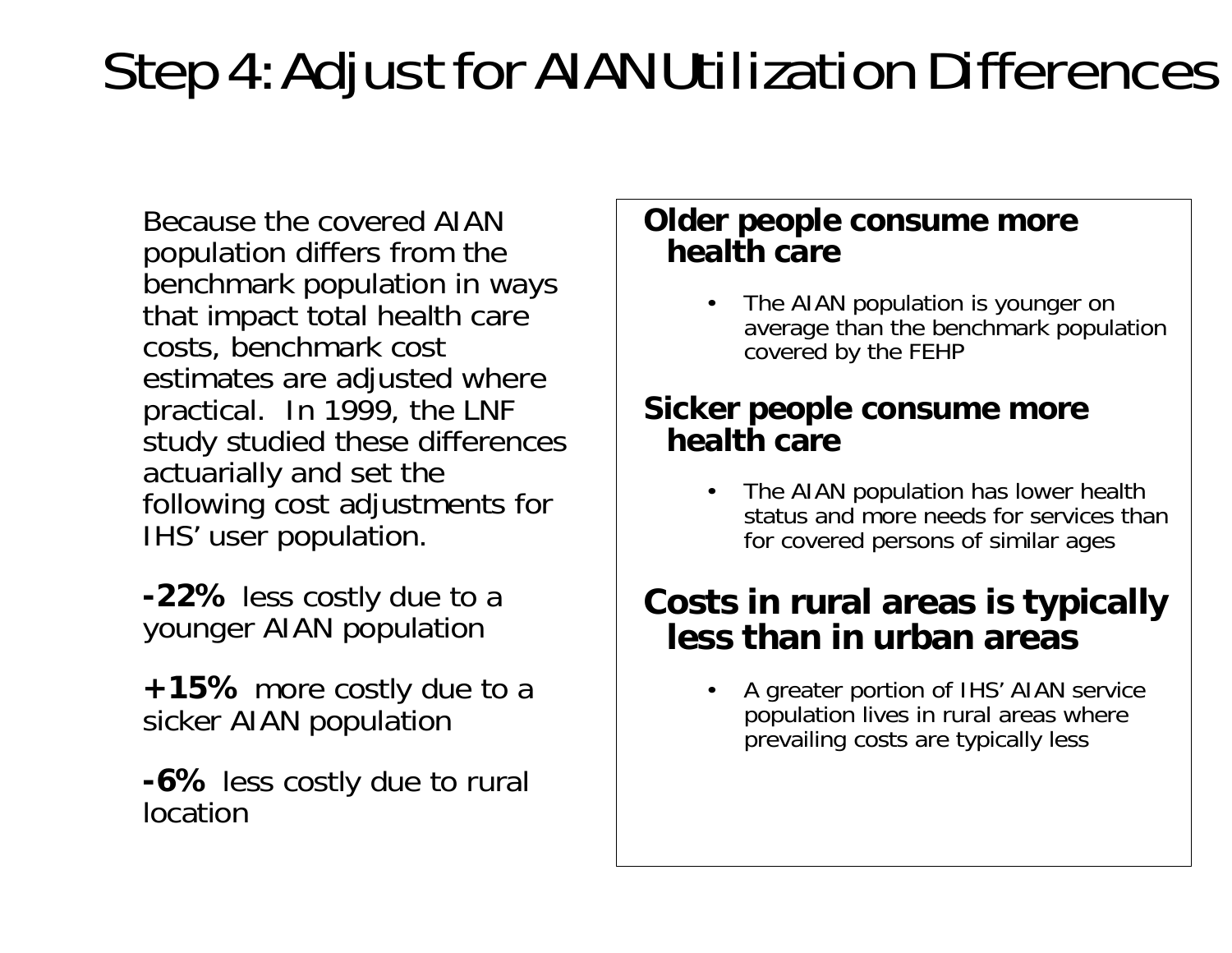### Step 5: Subtract Coverage for PI, M, M

Some AIAN served by IHS are also eligible for other services including:

**Employer Sponsored Private Insurance**

**Medicare**

**Medicaid**

**SCHIP**

**Veterans**

The extent of coverage among AIANs varies place to place and time to time depending on employment rates, income, and family factors.

IHS collects reimbursement, chiefly M&M, which help to provide supplemental services that would not otherwise be possible.

AIANs obtain an unknown amount of services outside of the IHS system whose cost value is not known either. Many commentators suggest that AIAN do not fully realize all benefits to which they are entitled.

There is some disagreement about dollar value of coverage for IHS covered AIAN that would be expected to come from third parties. Since the LNF study in 1999, IHS has used a system-wide rate of **25%** for planning, budgeting, and resource allocation with an understanding that this factor is crude and would vary site-to-site.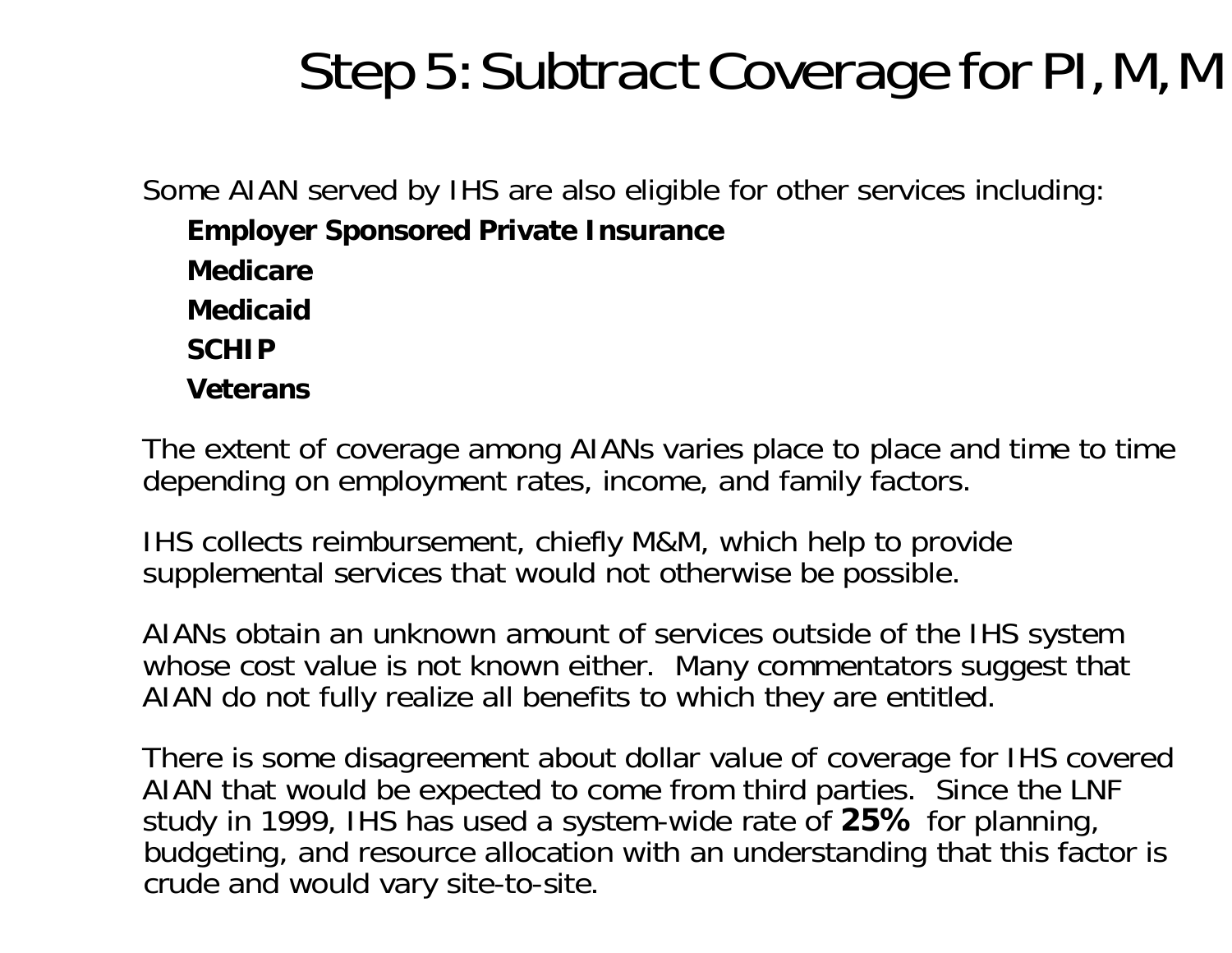|    |                                        | <b>Self-Only</b>                      |                | <b>Family</b> |                              |    |               |
|----|----------------------------------------|---------------------------------------|----------------|---------------|------------------------------|----|---------------|
|    |                                        | <b>Source</b>                         |                | <b>Amount</b> | <b>Source</b>                |    | <b>Amount</b> |
| #1 | <b>Average PPO Premium 2006</b>        | 2006 average                          |                | \$4,385       |                              |    | \$11,765      |
|    | #2 Coverage Ajustments                 |                                       |                |               |                              |    |               |
|    | <b>Deduct Dental Care</b>              | $6\%$ average in 2004 $$$             |                | (263)         | 6% average in 2004           | \$ | (706)         |
|    | <b>Deduct Nursing Home Care</b>        | 2% average in 2004                    | - \$           | (88)          | 2% average in 2004           | \$ | (235)         |
|    | #3 Out-of-Pocket Payment Adjustments   |                                       |                |               |                              |    |               |
|    | <b>Add-on for Annual Deductions</b>    | avg annual deductions $\mathcal S$    |                | 473           | 250% of Self-Only Deductions | \$ | 1,183         |
|    | Add-on for Co-Insurance Payments       | 17% * 33% * Premium \$                |                | 246           | 250% of Self-Only Co-Ins.    | \$ | 615           |
|    | Add-on for Office Visit Co-pays        | 3 Visits * \$15                       | \$             | 45            | 11 Visits * \$15             | \$ | 165           |
|    | Add-on for Drugs/Medicine Co-pays      | 3 prescriptions * \$15                | \$             | 45            | 11 prescriptions * \$15 \$   |    | 165           |
|    | <b>#4 AIAN Utilization Adjustments</b> |                                       |                |               |                              |    |               |
|    | Adj. Cost of Plan                      | higher avg cost of adults             | $\mathfrak{F}$ | 4,843         | lower cost due to children   | \$ | 12,951        |
|    | Cost per person                        |                                       | \$             | 4,843         | plan cost / 3.8              | \$ | 3,408         |
|    | Self-Only or Family Enrollment %       | fewer AIAN are Self-Only              |                | 25%           | Younger AIAN, more Family    |    | 75%           |
|    | Blended cost per person                | 22% lower than self-only              |                |               | \$3,767                      |    |               |
|    | Sicker AIAN cost 15% more              | 15% * blended cost                    |                |               | \$565                        |    |               |
|    | Rural Locations cost 6% less           | -6% * blended cost                    |                |               | (\$226)                      |    |               |
|    | <b>Projected Total Cost per Person</b> | younger, sicker, more rural           |                |               | \$4,106                      |    |               |
|    | #5 3rd Party Coveage Adjustment        |                                       |                |               |                              |    |               |
|    | Subtract 25% for other coverage        | -25% * AIAN Adj. Full Cost per Person |                |               | (\$1,026)                    |    |               |
|    | <b>Net Cost/AIAN</b>                   | if 25% paid by others                 |                |               | \$3,079                      |    |               |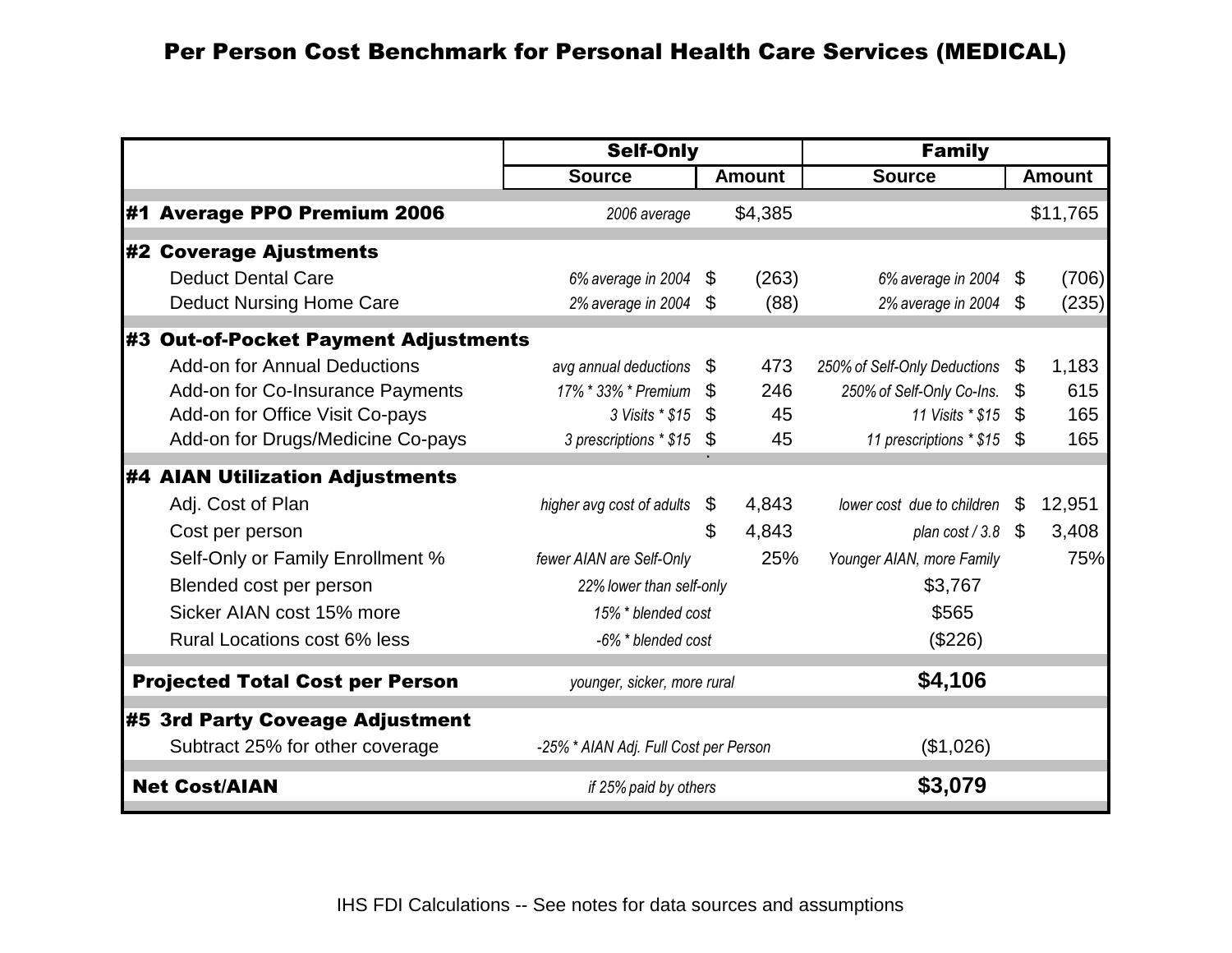#### Per Person Cost Benchmark for Personal Health Care Services

#### Data Sources Notes

| #1: Average PPO Premium 2006                                                                     | 2006 Average for PPO<br>Employee Health Benefits, 2006 Annual Survey<br>2006 Kaiser/HRET Employer Health Benefits Survey<br>Chart 4, Chart Pack<br>http://www.kff.org/insurance/7527/upload/7561.pdf                                                                                                                                                                                                                                                                                                                                                                                                                                         |
|--------------------------------------------------------------------------------------------------|----------------------------------------------------------------------------------------------------------------------------------------------------------------------------------------------------------------------------------------------------------------------------------------------------------------------------------------------------------------------------------------------------------------------------------------------------------------------------------------------------------------------------------------------------------------------------------------------------------------------------------------------|
| #2: Deduct 6% of Premium for<br>Dental Care and Deduct 2% of<br><b>Premium Nursing Home Care</b> | 6% Dental average in 2004 and 2% Nursing Home average in 2004<br>National Healthcare Trends (CHARTS)<br><b>Blue Cross and Blue Shield Association Publication</b><br>Private Insurance Healthcare Dollar 2003, Page 9<br>Adapted from Centers for Medicare and Medicaid Services (2005c)<br>http://www.bcbs.com/betterknowledge/mcrg/chap1/MCRG_chap1.pdf                                                                                                                                                                                                                                                                                    |
| #3: Add-On Annual Deductions                                                                     | average annual deductions<br>Employee Health Benefits, 2006 Annual Survey<br>2006 Kaiser/HRET Employer Health Benefits Survey<br>2006 Summary of Findings, Page 3, Employee Cost Sharing<br>http://www.kff.org/insurance/7527/upload/7528.pdf                                                                                                                                                                                                                                                                                                                                                                                                |
| #3: Add-On Co-Insurance Payments<br>17% * 33% * Premium                                          | 17% average coinsurance rate for inpatient care, surgery, and procedures<br>Employee Health Benefits, 2006 Annual Survey<br>2006 Kaiser/HRET Employer Health Benefits Survey<br>2006 Summary of Findings, Page 3, Employee Cost Sharing<br>http://www.kff.org/insurance/7527/upload/7528.pdf<br>33% average private insurance inpatient spending<br>National Healthcare Trends (CHARTS)<br><b>Blue Cross and Blue Shield Association Publication</b><br>Private Insurance Healthcare Dollar 2003, Page 9<br>Adapted from Centers for Medicare and Medicaid Services (2005c)<br>http://www.bcbs.com/betterknowledge/mcrg/chap1/MCRG_chap1.pdf |
| <b>Add-on for Office Visit</b><br>#3:<br>Co-pays                                                 | <b>Assume 3 visits annually</b><br>\$15 is typical PPO co-pay for office visit                                                                                                                                                                                                                                                                                                                                                                                                                                                                                                                                                               |
| #3: Add-on for Drugs/Medicine<br>Co-pays                                                         | <b>Assume 3 prescriptions annually</b><br>\$15 is typical PPO co-pay for office visit<br>Average varies for generic, preferred, name brand. Assume 75% generic and 25%<br>name brand.                                                                                                                                                                                                                                                                                                                                                                                                                                                        |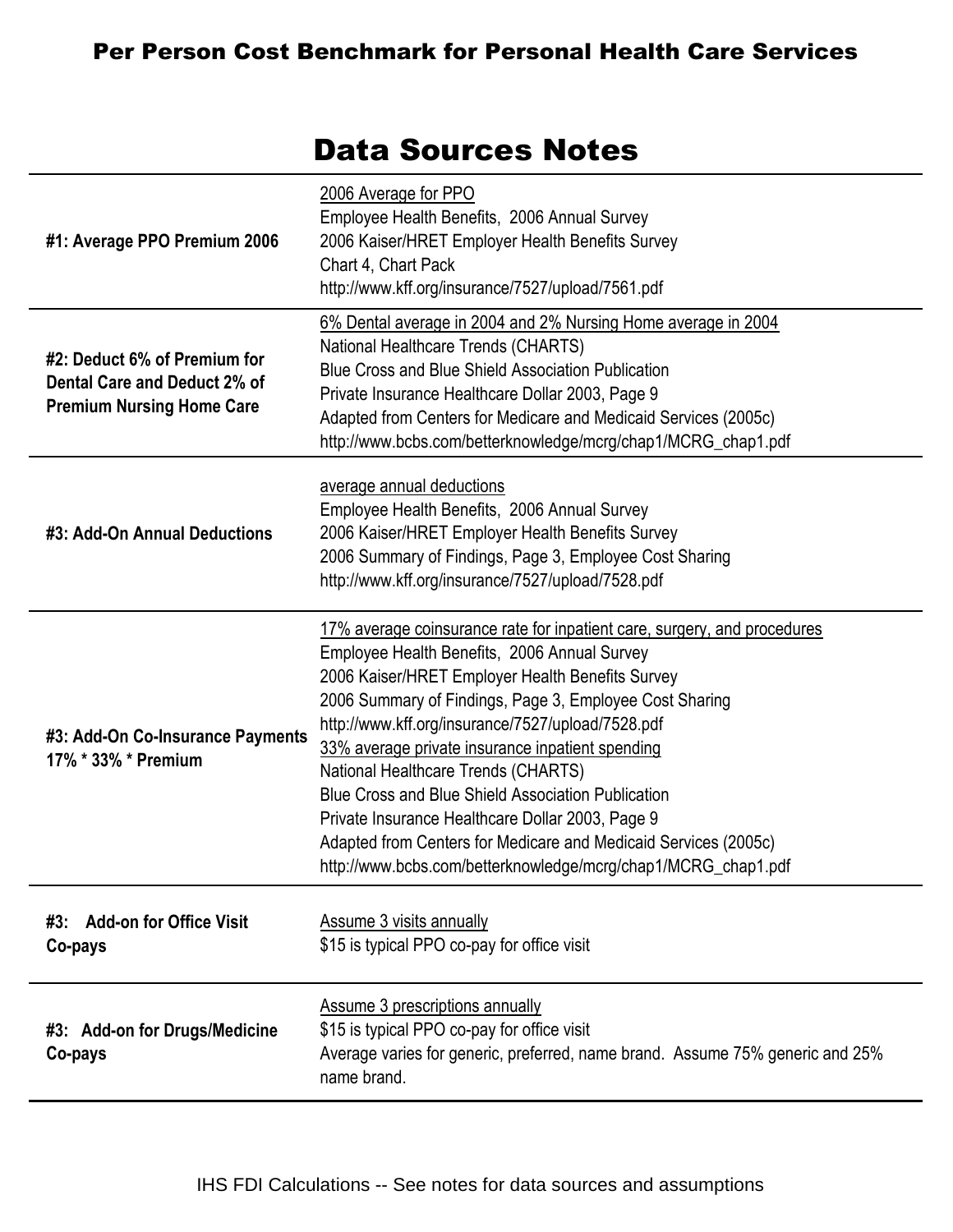## Cost Calculations: MetLife PPO Dental Plan

|                                                                   | <b>Self-Only</b>                                        |              | <b>Family</b> |                                                       |               |               |
|-------------------------------------------------------------------|---------------------------------------------------------|--------------|---------------|-------------------------------------------------------|---------------|---------------|
|                                                                   | <b>Source</b>                                           |              | <b>Amount</b> | <b>Source</b>                                         |               | <b>Amount</b> |
| <b>FEP MetLife PPO Dental Plan</b><br>#1 Premium for 2007         | Rating Area 3, standard self-only<br>@ \$8.69 bi-weekly |              | \$226         | Rating Area 3, standard family<br>@ \$26.08 bi-weekly |               | \$678         |
| #2 Coverage Ajustments                                            |                                                         |              |               |                                                       |               |               |
| na                                                                | na                                                      | \$           |               | na                                                    | \$            |               |
| #3 Out-of-Pocket Payment Adjustments (in network standard option) |                                                         |              |               |                                                       |               |               |
| <b>Class A: Preventive</b>                                        | 0% for 30% of costs                                     | \$           |               | 0% for 30% of costs                                   | \$            |               |
| Class B: Intermediate                                             | 45% for 30% of costs                                    | <sup>8</sup> | 48            | 45% for 30% of costs                                  |               | 144           |
| Class C: Major                                                    | 65% for 30% of costs                                    | - \$         | 64            | 65% for 30% of costs                                  | \$            | 192           |
| Othodontia                                                        | 50% for 10% of costs                                    | \$           | 18            | 50% for 10% of costs                                  | $\mathcal{L}$ | 54            |
| #4 AIAN Utilization Adjustments                                   |                                                         |              |               |                                                       |               |               |
| Cost of Plan                                                      | higher avg cost of adults                               | \$           | 356           | lower cost due to children $\mathbb S$                |               | 1,068         |
| Cost per person                                                   |                                                         | \$           | 356           | plan $cost/3.8$ \$                                    |               | 281           |
| Self-Only or Family Enrollment %                                  | fewer AIAN are Self-Only                                |              | 25%           | Younger AIAN, more Family                             |               | 75%           |
| Age Adj. Cost/AIAN is 16% less                                    | 16% lower than self-only due to younger AIAN            |              |               | \$300                                                 |               |               |
| 20% more AIAN Dental problems                                     | 20% * age adj. cost                                     |              |               | \$60                                                  |               |               |
| Rural Locations cost 6% less                                      | -6% * age adj. cost                                     |              |               | (\$18)                                                |               |               |
| <b>Full Cost/AIAN</b>                                             | younger, sicker, more rural                             |              |               | \$342                                                 |               |               |
| #5 3rd Party Coveage Adjustment                                   |                                                         |              |               |                                                       |               |               |
| Subtract 12% for other coverage                                   | Less alternate coverage than for medical                |              |               | (\$41)                                                |               |               |
| <b>Net Cost/AIAN</b>                                              | if 10% paid by others                                   |              |               | \$301                                                 |               |               |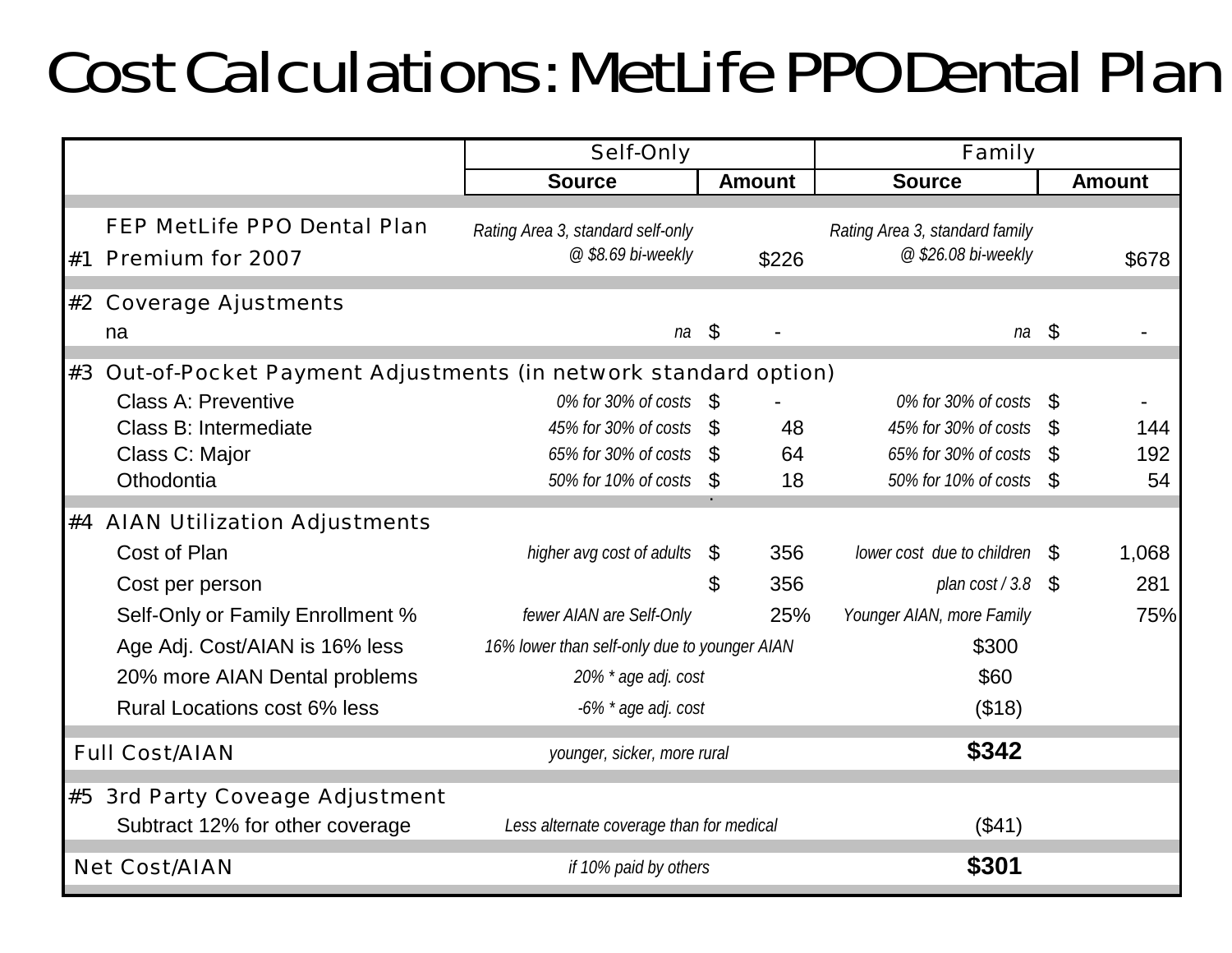### Cost Calculations: BCBS PPO Vision Plan

|                                                                   | <b>Self-Only</b>                             |                | <b>Family</b> |                                                 |                           |               |
|-------------------------------------------------------------------|----------------------------------------------|----------------|---------------|-------------------------------------------------|---------------------------|---------------|
|                                                                   | <b>Source</b>                                |                | <b>Amount</b> | <b>Source</b>                                   |                           | <b>Amount</b> |
| <b>FEP BCBS Vision Plan Premium</b><br>#1 for 2007                | Standard self-only @ \$3.97 bi-<br>weekly    |                | \$103         | Standard self + family $@$<br>\$11.92 bi-weekly |                           | \$310         |
| #2 Coverage Ajustments                                            |                                              |                |               |                                                 |                           |               |
| na                                                                | na                                           | $\mathcal{S}$  |               | $na \simeq$                                     |                           |               |
| #3 Out-of-Pocket Payment Adjustments (in network standard option) |                                              |                |               |                                                 |                           |               |
| 1 Routine Vision Exam Annually                                    | 0%                                           | \$             |               | 0%                                              | \$                        |               |
| 1 Pair Lenses Annually                                            | 0%                                           | $\mathfrak{L}$ |               | 0%                                              | \$                        |               |
| 1 Frame (standard type) Annually                                  | 0%                                           | $\mathfrak{L}$ |               | 0%                                              | $\boldsymbol{\mathsf{S}}$ |               |
| 1 Pair Contact Lenses (in lieu frames)                            | 0%                                           | \$             |               | 0%                                              | $\mathfrak{L}$            |               |
| #4 AIAN Utilization Adjustments                                   |                                              |                |               |                                                 |                           |               |
| Cost of Plan                                                      | higher avg cost of adults                    | -S             | 103           | lower cost due to children \$                   |                           | 310           |
| Cost per person                                                   |                                              | $\mathfrak{L}$ | 103           | plan $cost/3.8$ \$                              |                           | 82            |
| Self-Only or Family Enrollment %                                  | fewer AIAN are Self-Only                     |                | 25%           | Younger AIAN, more Family                       |                           | 75%           |
| Age Adj. Cost/AIAN is 16% less                                    | 16% lower than self-only due to younger AIAN |                |               | \$87                                            |                           |               |
| Assume AIAN vision is no different                                | 0% * age adj. cost                           |                |               | \$0                                             |                           |               |
| Assume same cost for urban and rural                              | -0% * age adj. cost                          |                |               | \$0                                             |                           |               |
| <b>Full Cost/AIAN</b>                                             | younger, sicker, more rural                  |                |               | \$87                                            |                           |               |
| #5 3rd Party Coveage Adjustment                                   |                                              |                |               |                                                 |                           |               |
| Subtract 12% for other coverage                                   | Less alternate coverage than for medical     |                |               | (\$10)                                          |                           |               |
| <b>Net Cost/AIAN</b>                                              | if 10% paid by others                        |                |               | \$77                                            |                           |               |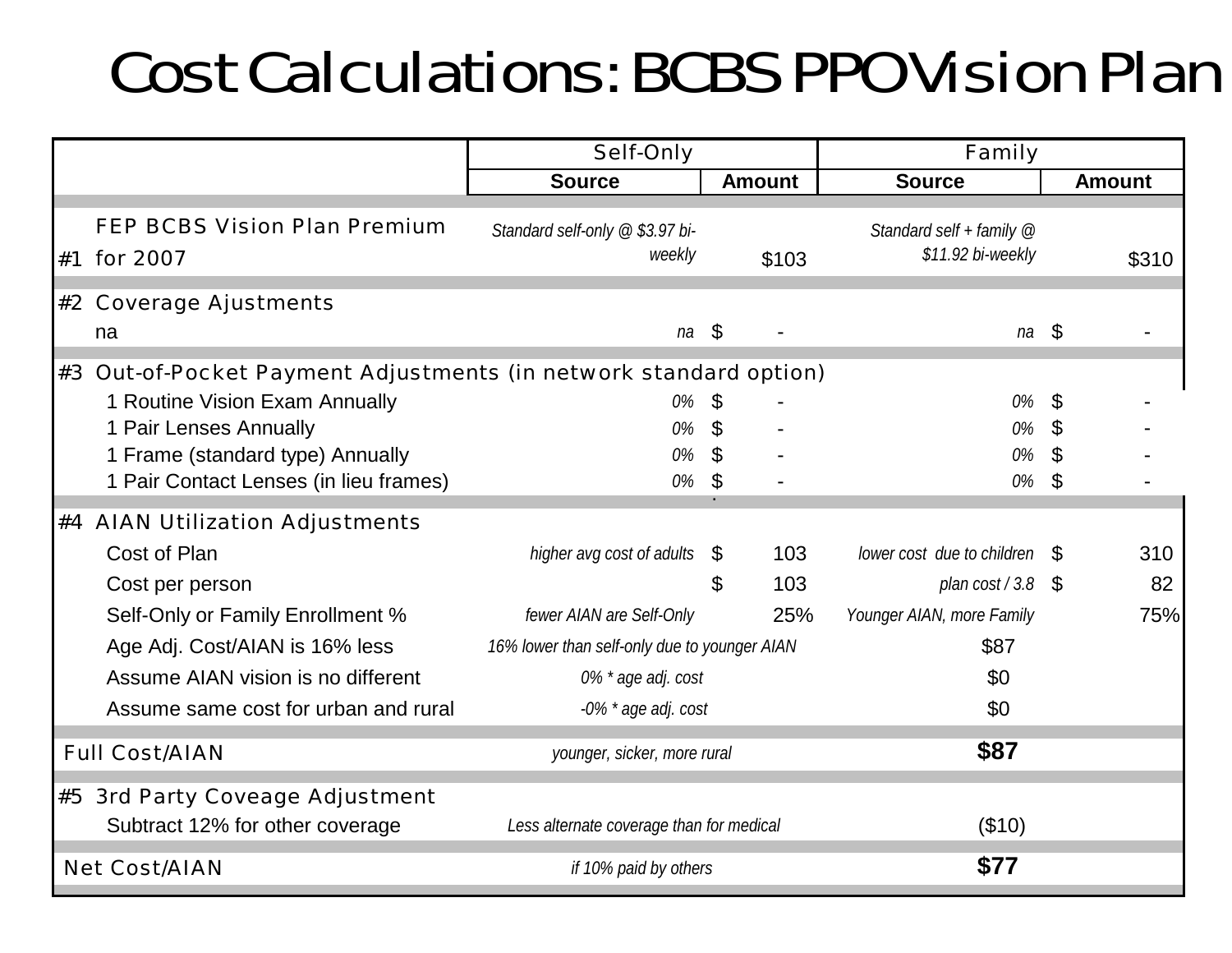### Supplemental Personal Health Care Services

- supplement typical BCBS medical benefits with additional services felt important to AIAN health. Proposed supplemental services include:
	- Exercise Programs
	- Hearing Aids/exams
	- Infant Car Seats
	- Traditional Healing Services
	- Family Counseling
- •No benchmark cost data was available to estimate costs.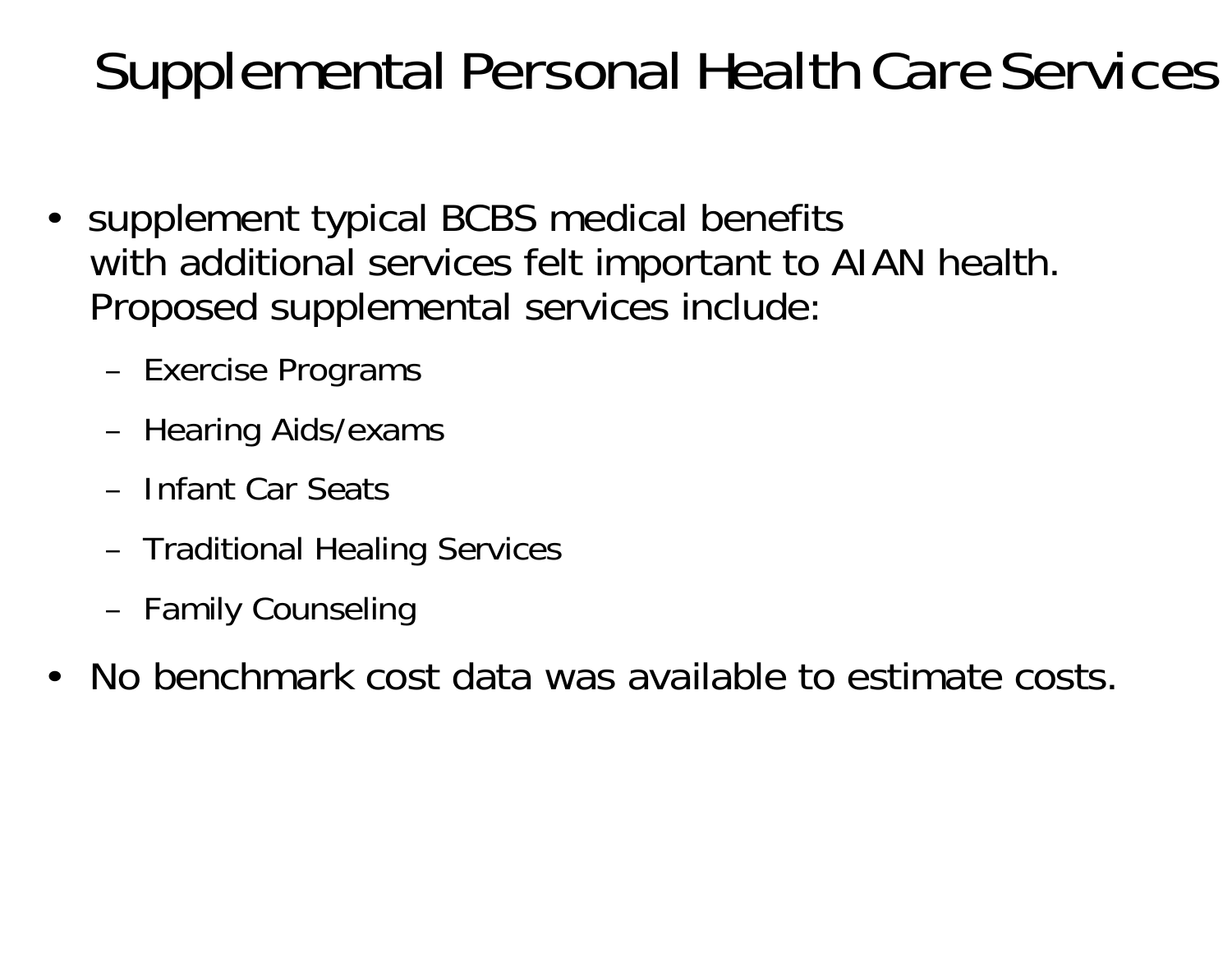### Segment 1 Cost Summary

### #1: Personal Health Care Services (PHCS)

| <b>PHCS</b><br>Category  | <b>FULL</b><br>Cost/AIAN | <b>NET</b><br>Cost/AIAN |
|--------------------------|--------------------------|-------------------------|
| <b>MEDICAL SERVICES</b>  | \$4,106                  | \$3,079                 |
| <b>DENTAL SERVICES</b>   | \$342                    | \$301                   |
| <b>VISION SERVICES</b>   | \$87                     | \$77                    |
| <b>SUPPLEMENTAL PHCS</b> | ?                        |                         |
| <b>TOTAL PHCS</b>        | \$4,535?                 | \$3,457?                |